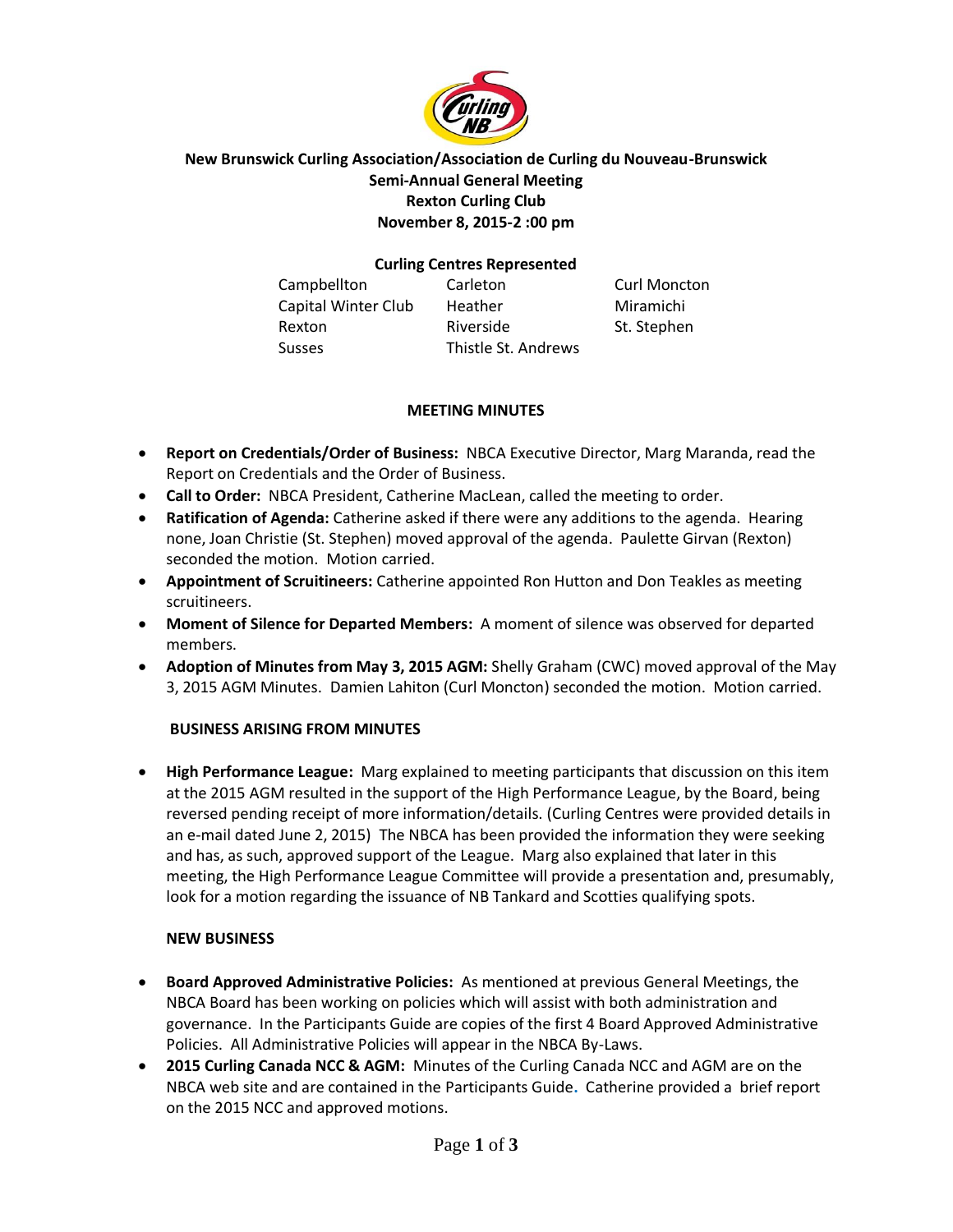- **NBCA Long Term Athlete Development Brochure:** Although this has been a long time in the making, we are very pleased to present the NBCA Long Term Athlete Development Brochure. This brochure is to compliment the much lengthier Curling Canada document but with a NB twist. Many thanks to John Corbin, John Larsen, Brian Rice and Gary Wilson for their work in providing the brochure content.
- **NBCA From the Gym to the Ice Program:** Marg reminded meeting participants of the Gym to the Ice program and encouraged curling centres to take advantage of the program while funds are still available.
- **Greetings from CCA Governor, Ron Hutton:** Ron Hutton brought greeting from Curling Canada. He addressed the following:

--Curling Canada is in the process of hiring a new CEO and Events Manager --A comprehensive review of Curling Canada finances and Championships is underway. Changes can be expected as there is no longer a U21 Championship sponsor, the implementation of a Canadian U18 Championship is being strongly considered and the Masters continue to request that Curling Canada assume responsibility of their National Championship. --For the first time in eight years, the Curling Canada Board met with the Curling Canada Senior Staff.

- **Review/Adoption of 2015-16 NBCA Budget:** Catherine explained that following the AGM, where we appointed Dave Stewart to prepare the 2014-15 Financial Documents, we were informed by the Province of NB that we needed to have a formal audit of financials and association documents. AS such, Sport NB recommended the accounting firm of Teed, Saunders, Doyle & Co.. The audit went very well and there are a few copies here should anyone wish to look it over. The 2014-15 final figures along with the budget for 2015-16 are contained in the Participants Guide. Shelly Graham (CWC)requested the audit be made available on our web site. Marg will look into this. Rick Perron (Curl Moncton) asked how much impact the CCE athlete development camps had on funding. Marg reported that there was a positive impact but not as great an impact as Coach Development. Dave Burpee (Carleton) moved acceptance of the 2015- 16 NBCA Budget. Wayne Cooper (CWC) seconded the motion. Motion carried.
- **Appointment of Nominating Committee:** Catherine MacLean and Sue Lister will make up the 2016-17 Nomination Committee.
- **Appointment of Site Selection Committee:** Dave Burpee, Joan Christie and Marg will make up the 2016-17 Site Selection Committee.
- **Report from November 8, 2015 NBCA Board Meeting:** Catherine brought forward the following items from the Board Meeting:

--Curling Canada has announced that the CAP has been put on hold until completion of the financial review.

--A Curling Canada Special General Meeting is to take place on Nov. 16th for the purpose on voting on revised Mixed Doubles rules. The NBCA Board has voted in favour of adopting the revised rules should the Nov. 16th vote be favourable.

**MOTION**: Wayne Cooper (TSA) moved that the NBCA Delegates vote in favour of the spirit of the motion regarding Mixed Doubles at the Nov. 16th meeting. Anna Fitzgerald (Heather) seconded the motion. Motion carried.

**--**Curling Canada and the WCF are in the process of making a ruling regarding the issued Brush Head Moratorium and whether or not it is to remain in effect for the season. Once we have been notified, the NBCA will make ensure players and curling centres are informed.

 **High Performance League Committee Presentation:** Damien Lahiton made a presentation to the meeting participants on the creation of the NB High Performance League. He concluded the presentation requesting the NBCA provide the League with 1 qualifying spot to the NB Tankard and NB Scotties for every 3 participating teams. Catherine provided the NBCA Board